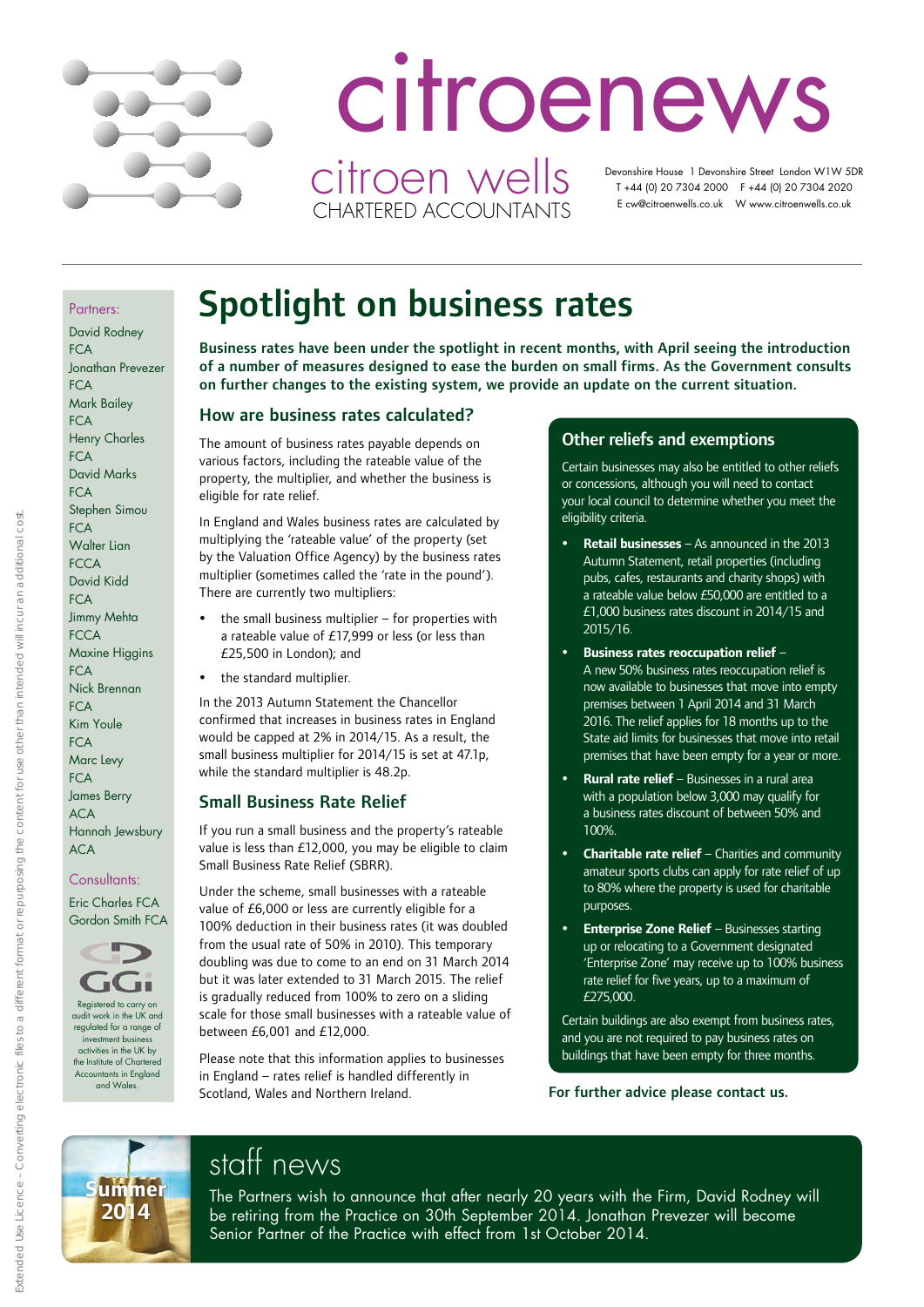# 2014 Budget Round-up

Chancellor George Osborne unveiled a series of significant measures affecting businesses and individuals in his 2014 Budget. Now the dust has settled we outline some of the more important points from the Budget statement.

### **Business measures**

### Annual Investment Allowance (AIA)

The maximum amount of the AIA has been increased from £250,000 to £500,000 for all qualifying expenditure on plant and machinery made from 1 April 2014 for corporation tax and 6 April 2014 for income tax. After 31 December 2015 the limit will be reduced to £25,000. Transitional rules will apply.

### Enhanced capital allowance (ECA)

The period in which businesses investing in new plant and machinery in ECA sites in Enterprise Zones can qualify for 100% capital allowances has been extended by three years to 31 March 2020.

### Research and development (R&D)

From 1 April 2014 the rate of R&D payable credit for loss making SMEs will be increased from 11% to 14.5%.

#### Seed Enterprise Investment Scheme (SEIS)

The SEIS and the associated capital gains tax relief for re-investing chargeable gains in SEIS shares are to be made permanent.

### Capital gains tax (CGT)

Roll-over relief allows capital gains tax and corporation tax on chargeable gains to be deferred where the proceeds from disposing of certain eligible classes of qualifying asset are reinvested into new qualifying assets.

A new measure will prevent companies claiming chargeable gains roll-over relief on the disposal of tangible assets where the proceeds are reinvested in an intangible fixed asset.

## **Personal measures**

### Allowances and rate bands

From 6 April 2015 the personal allowance for anyone born after 5 April 1948 will be £10,500. The basic rate limit will be £31,785. The starting rate of savings tax will be 0% to a maximum of £5,000.

### Pensions

The Chancellor announced a series of changes to pensions, to apply on or after 27 March 2014, including:

- increasing the maximum income that a drawdown pensioner with a capped drawdown pension fund can choose to receive to 150% of the 'basis amount'
- reducing the minimum income threshold for flexible drawdown to £12,000
- allowing members over 60, with total pension savings of £30,000 or less to take out all of those savings as one or more trivial commutation lump sums, and
- increasing the size of a small pension pot which can be taken as a lump sum from £2,000 to £10,000 and the number of personal pension pots that can be taken as a lump sum under the small pot rules from two to three.

The process of consultation on the new rules for pensions, to be introduced from April 2015, has begun. One key measure is that the new drawdown will be flexible for everyone. These proposals would mean that retirement choices involve taking a 25% tax-free lump sum, plus:

- buying an annuity, taxable at marginal rates, or
- going into flexible drawdown, with no limit on the amount you can draw each year but with the year's drawdown taxable at marginal rates, or
- drawing your pension pot in full, and paying tax at marginal rates.

### The New ISA

From 1 July 2014, ISAs will be reformed into the 'New ISA' (NISA). From that date all existing ISAs will become NISAs, and the overall annual subscription limit for these accounts will be increased to £15,000 for 2014/15.

ISA savers will be able to subscribe this full amount to a cash account and will also be able to transfer their investment from a stocks and shares to a cash account and vice versa.

### High value residential property

The Government will introduce two new bands for the Annual Tax on Enveloped Dwellings (ATED). Residential properties worth over £1m and up to £2m will be brought into the charge with effect from 1 April 2015. The charge for these properties in 2015/16 will be £7,000. Properties worth over £500,000 and up to £1m will be brought into the charge with effect from 1 April 2016. The charge for these properties in 2016/17 will be £3,500.

Please contact us to discuss how the measures announced in the Budget may affect you and your business.

# Grow your business while the sun shines

Any enterprise needs attention if it is to flourish. Many business owners fail to plan adequately, and seek help only once it's too late. Talking to a professional advisor is the best way to a bright future, but there are very simple steps you can take to maximise your chances of growth and reap the benefits of a healthy business.

# Planning and measuring

Be sure to make a business plan and refer to it regularly. It's also important to adapt to new circumstances. With new information and a constantly changing economic environment, you may have to significantly change your plans. It's not always a bad thing when the situation demands a re-evaluation.

Set up efficient processes for all staff to follow, to help maximise your time. Talk to us about setting up a system to measure your financial key performance indicators.

# Knowing your trade

Don't overstretch yourself trying to be all things to all people. Focus on your core skills or products, aiming for quality where you know you can deliver it. Branching out can only happen with a stem strong enough to support it.

If you operate in a particular sector, ask yourself if there are any additional services that you could cross-sell. Guide the business in that direction, and you could eventually become a one-stop-shop for your customers.

# Tending to customers

Every manager knows customer service is the root of a healthy business, and employees who also understand this will help you succeed. Loyalty schemes and excellent communication are good starting points.

Never forget that the best advert for your business is a happy customer. Getting referrals is an inexpensive way to expand your client base, and requesting them from a loyal client will not cost you anything either.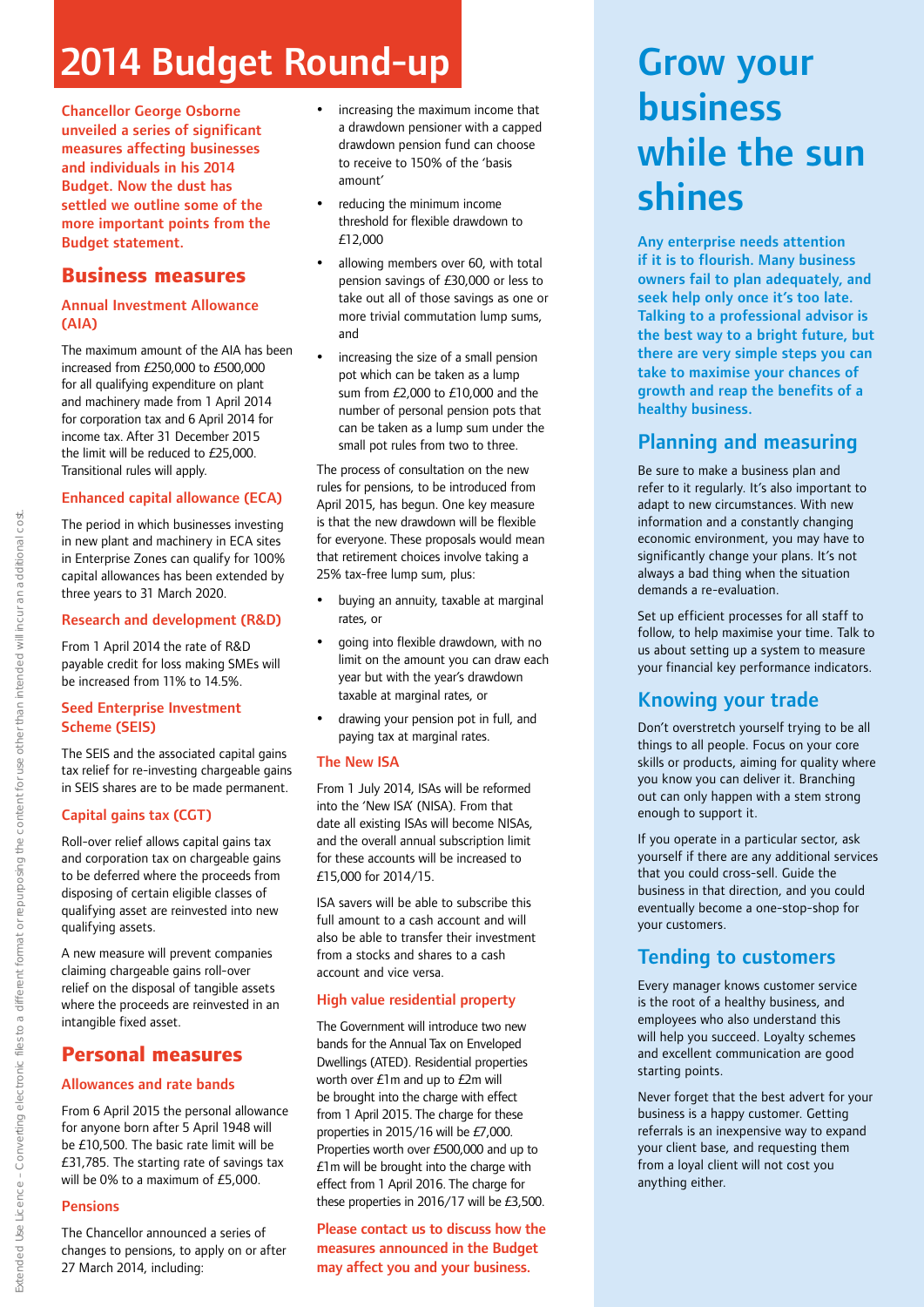# Pruning to perfection

Growth is a process of change, and no business begins fully-formed. Expect to make mistakes and learn from them – improving quality and making the next stage of your business development better than the last.

Stay relevant with new computer programs, innovations and processes. Strip away the obsolete. Instant perfection may be impossible, but decide now that you won't be left to wilt.

# Using the right tools

Embracing digital communication methods, such as online advertising and social media, can be a cheap and simple way to promote your business. Results may take time and effort, but a polished web presence is necessary for companies of every size that wish to succeed.

In contrast, old methods may no longer be worth pursuing. A large sales team, door-to-door selling and cold-calling can be very expensive ways of generating business. Aim for efficiency over expansion.

# Loving your business

It's easy for employees to see when a manager loves what they do. Your genuine enthusiasm is possibly the most inspirational tool you have. A happier team

is hard working and focused, which leads to a quality end product.

Consider the opposite effect a negative attitude can have. Leading through negative motivation and not nurturing the business, will ultimately create an unhappy workforce.

We can advise on a range of strategies to help you grow your business – please contact us for assistance.

# The new Real Time Information (RTI) penalty regime

Under the new Real Time Information (RTI) regime, employers are required to provide details of pay and deductions to HMRC electronically by means of a Full Payment Submission (FPS) at or before the time at which payment is made to the employee.

Until April 2014, the requirement to report 'at or before' the time at which the employee received payment was relaxed in relation to small employers (fewer than 50 staff). Micro employers (fewer than 10 staff) have been given until April 2016 to prepare for RTI. Until that time they may submit PAYE data on or before the last payday in the tax month.

# Late paid PAYE

Penalties have applied for late paid PAYE since 6 April 2010 where PAYE is paid late on more than one occasion in the tax year. The penalty rate, which is applied to the amount of tax paid late, depends on the number of defaults in the year, as shown in the table. In determining the number of defaults, the first occasion in the tax year on which payment is made late is ignored.

| <b>Number of</b><br>defaults in year | <b>Penalty</b><br>rate |  |
|--------------------------------------|------------------------|--|
| $1 - 3$                              | 1%                     |  |
| $4 - 6$                              | 2%                     |  |
| $7 - 9$                              | 3%                     |  |
| 10 or more                           |                        |  |

Further penalties of 5% of the amount unpaid

are charged if the PAYE and national insurance contributions (NICs) are outstanding after six months and 12 months.

The penalty is currently levied after the end of the tax year. HMRC have now delayed the introduction of in-year late payment penalties for PAYE by one year and any penalties arising in respect of the 2014/15 tax year will be levied after the end of that tax year. However, from April 2015 the penalties will be charged in-year on a quarterly basis.

# Late RTI returns

Many employers migrated to RTI from the start of the 2013/14 tax year. Although RTI imposes a tight requirement to report pay and deductions to HMRC at or before the time at which the payment is made to the employee, no penalties were charged in 2013/14 where returns were made late.

However, penalties for late returns are to be introduced in 2014/15. The intention had been to start the penalties from the beginning of the 2014/15 tax year, but their introduction has been delayed until October 2014. The penalty will apply where HMRC do not receive an expected FPS return and have not received an Employer Payment Summary (EPS) to notify that no FPS is due. No penalty will be charged in respect of the first late return, but penalties will be charged for subsequent months in which returns are filed late. Only one penalty will be charged for each tax month, even if the employer has to make several FPSs.

The fixed penalty is determined by refer the number of empl in the PAYE scheme. shown in the table.

The penalties will be levied quarterly and due within 30 days penalty notice.

| ence to<br>loyees<br>, as<br>e<br>are<br>of the | Number of<br>employees | <b>Monthly late</b><br>filing penalty |  |
|-------------------------------------------------|------------------------|---------------------------------------|--|
|                                                 | $1 - 9$                | £100                                  |  |
|                                                 | $10 - 49$              | £200                                  |  |
|                                                 | $50 - 249$             | £300                                  |  |
|                                                 | 250 or more            | £400                                  |  |

The delayed start date means that employers who bring their submissions for the period 5 April 2014 – 5 October 2014 up to date by 5 October 2014 and continue to file on time will not suffer a late filing penalty.

#### We can assist with PAYE advice – please contact us for further help.